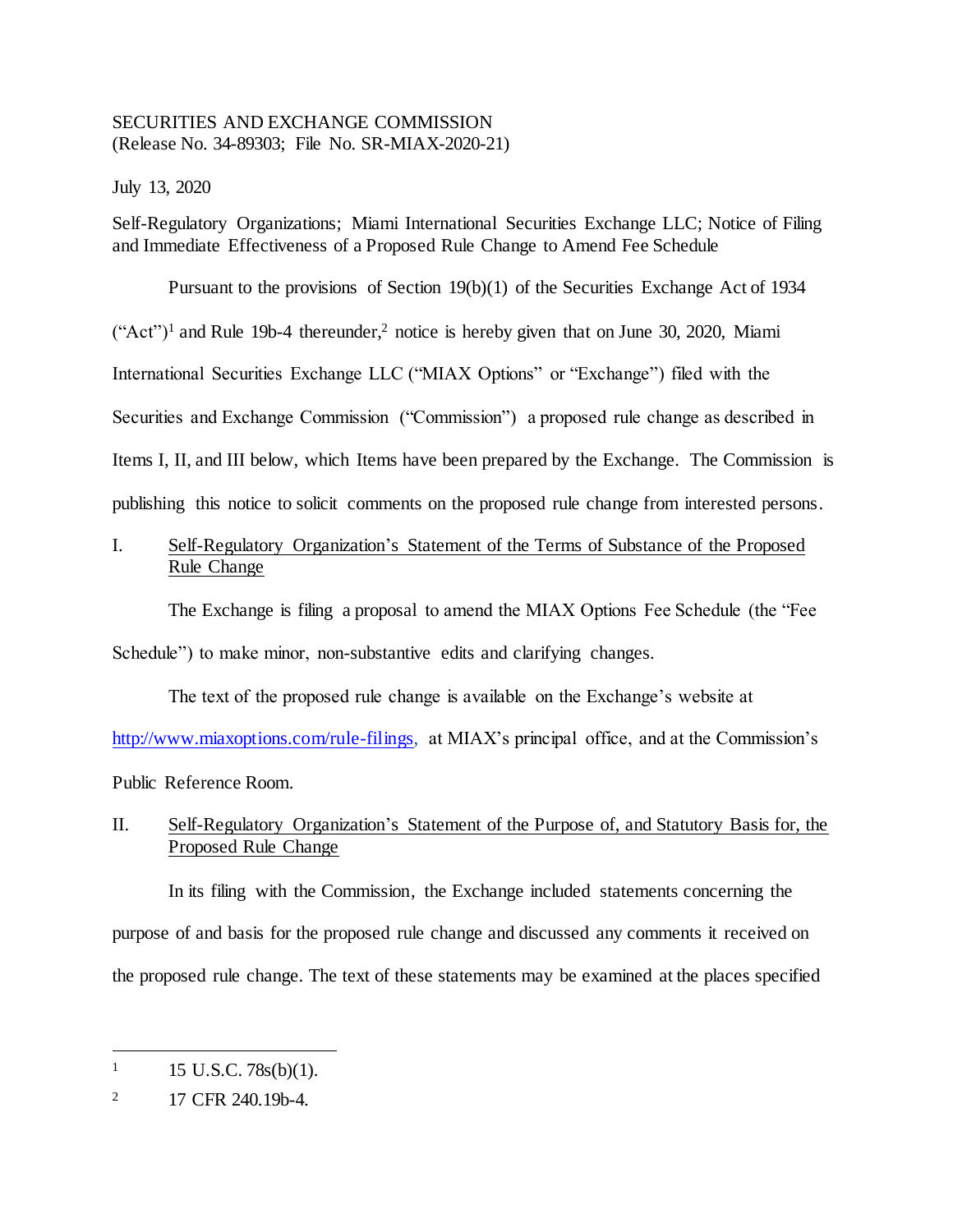in Item IV below. The Exchange has prepared summaries, set forth in sections A, B, and C below, of the most significant aspects of such statements.

## A. Self-Regulatory Organization's Statement of the Purpose of, and Statutory Basis for, the Proposed Rule Change

### 1. Purpose

l

The Exchange proposes to amend the Fee Schedule to make minor, non-substantive edits and clarifying changes to delete references in the Fee Schedule to the "Penny Pilot" and replace those references throughout the Fee Schedule with "Penny Program."

On May 29, 2020, the Exchange filed a proposal to, among other things, conform its rules to Section 3.1 of the Plan for the Purpose of Developing and Implementing Procedures Designed to Facilitate the Listing and Trading of Standardized Options (the "OLPP").<sup>3</sup> With that filing, the Exchange, along with all other options exchanges, adopted rule text to codify the OLPP Program in new Exchange Rule 510(c) (Requirements for Penny Interval Program) (the "Penny Program"), which replaced the Penny Pilot and permanently permits the Exchange to quote certain option classes in minimum increments of one cent (\$0.01) and five cents (\$0.05). Accordingly, the Exchange now proposes to delete references in the Fee Schedule to the "Penny Pilot" and replace those references throughout the Fee Schedule with "Penny Program." The Penny Program is set to become operative on July 1, 2020. The proposed changes would be to references to "Penny Pilot" in Sections 1)a)v), 1)b), and 1)c) of the Fee Schedule. The Exchange

<sup>3</sup> See Securities Exchange Act Release Nos. 88988 (June 2, 2020), 85 FR 34793 (June 8, 2020) (SR-MIAX-2020-13) (Notice of Filing and Immediate Effectiveness of a Proposed Rule Change To Amend Exchange Rule 404, Series of Option Contracts Open for Trading, Exchange Rule 510, Minimum Price Variations and Minimum Trading Increments, and Exchange Rule 516, Order Types Defined, To Conform the Rules to Section 3.1 of the Plan for the Purpose of Developing and Implementing Procedures Designed To Facilitate the Listing and Trading of Standardized Options).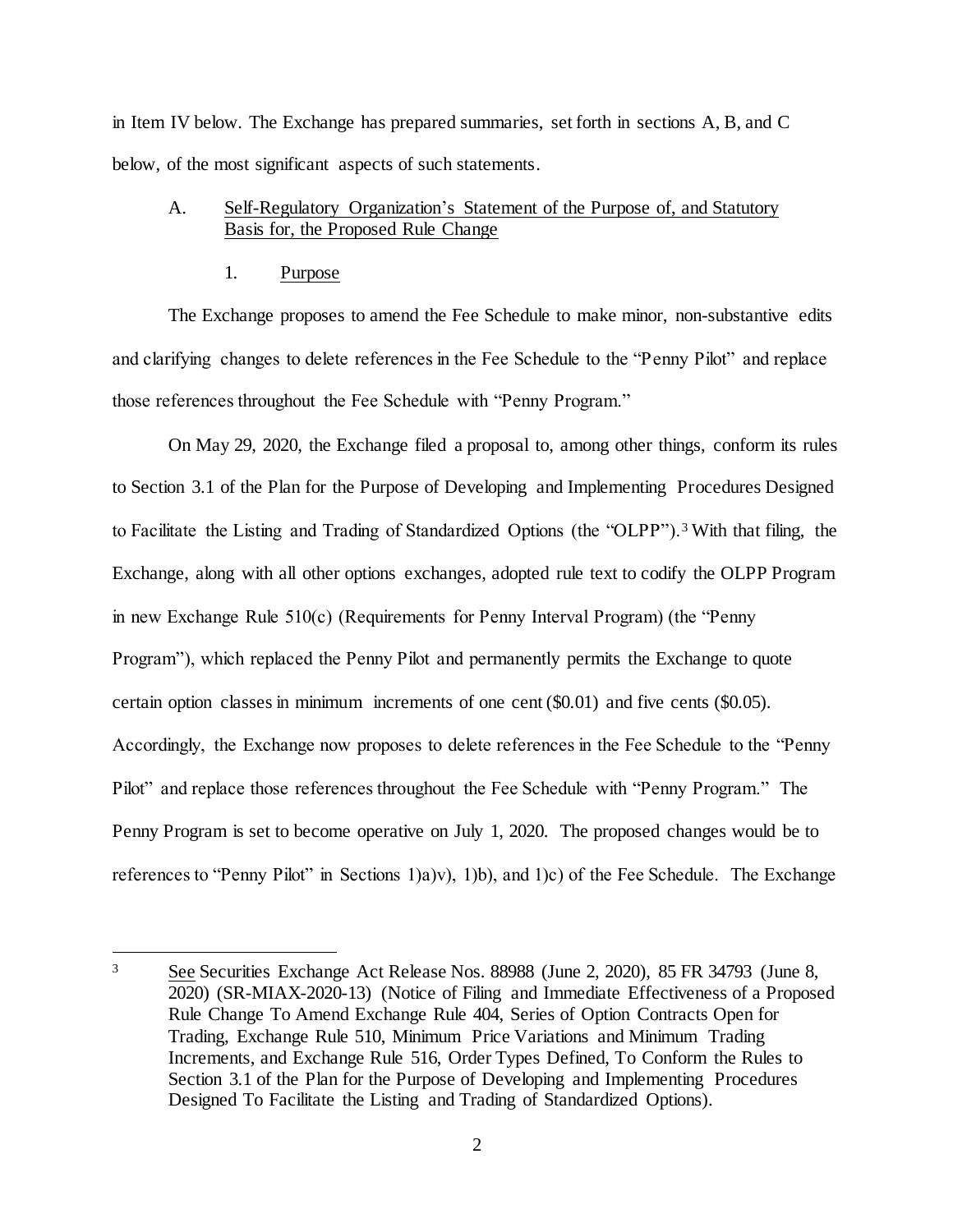does not proposes to amend or change any of its fees. The purpose of these changes is to provide uniformity between the Exchange's rules and the Fee Schedule.

The proposed changes to the Fee Schedule would become operative on July 1, 2020, upon the expiration of the Penny Pilot, in accordance with the Penny Program becoming operational.

## 2. Statutory Basis

The Exchange believes the proposed rule change is consistent with the Act and the rules and regulations thereunder applicable to the Exchange and, in particular, the requirements of Section 6(b) of the Act.<sup>4</sup> Specifically, the Exchange believes the proposed rule change is consistent with the Section  $6(b)(5)^5$  requirements that the rules of an exchange be designed to prevent fraudulent and manipulative acts and practices, to promote just and equitable principles of trade, to foster cooperation and coordination with persons engaged in regulating, clearing, settling, processing information with respect to, and facilitating transactions in securities, to remove impediments to and perfect the mechanism of a free and open market and a national market system, and, in general, to protect investors and the public interest. Additionally, the Exchange believes the proposed rule change is consistent with the Section  $6(b)(5)^6$  requirement that the rules of an exchange not be designed to permit unfair discrimination between customers, issuers, brokers, or dealers.

The Exchange believes the proposed changes promote just and equitable principles of trade and remove impediments to and perfect the mechanism of a free and open market and a

6 Id.

l

<sup>4</sup> 15 U.S.C. 78f(b).

<sup>5</sup> 15 U.S.C. 78f(b)(5).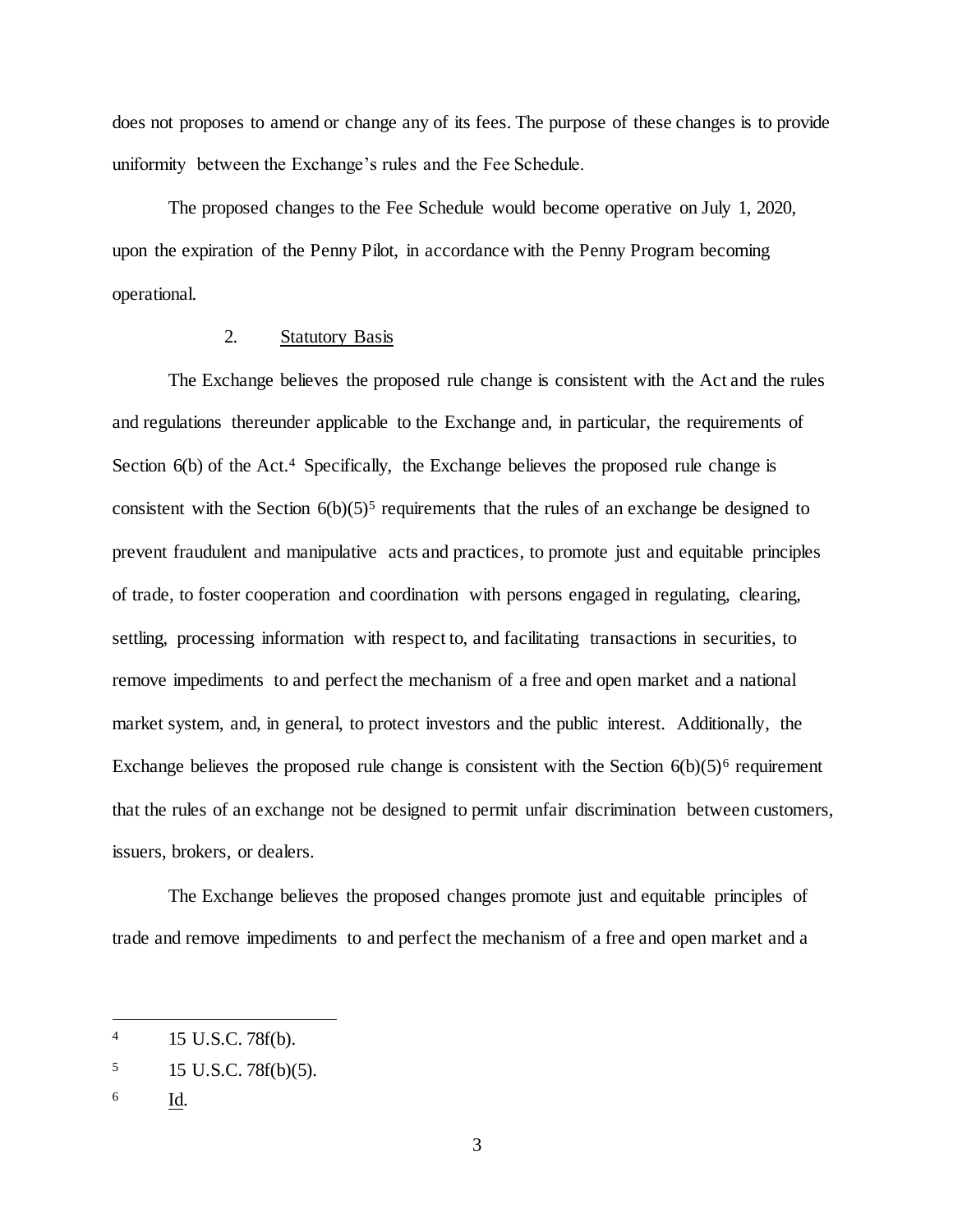national market system because the proposed changes make clarifying, non-substantive edits to the Fee Schedule, and conform the Fee Schedule to the Exchange's rulebook. The Exchange believes that these proposed changes will provide greater clarity to Members and the public regarding the Exchange's Fee Schedule and that it is in the public interest for the Fee Schedule to be accurate and concise so as to eliminate the potential for confusion.

#### B. Self-Regulatory Organization's Statement on Burden on Competition

The Exchange does not believe that the proposed rule change will result in any burden on competition that is not necessary or appropriate in furtherance of the purposes of the Act. The proposed rule change is not a competitive filing but rather is designed to remedy minor nonsubstantive issues and provide added clarity to the Fee Schedule in order to avoid potential confusion on the part of market participants. In addition, the Exchange does not believe the proposal will impose any burden on inter-market competition as the proposal does not address any competitive issues and is intended to protect investors by providing further transparency regarding the Exchange's Fee Schedule.

## C. Self-Regulatory Organization's Statement on Comments on the Proposed Rule Change Received from Members, Participants, or Others

Written comments were neither solicited nor received.

# III. Date of Effectiveness of the Proposed Rule Change and Timing for Commission Action The foregoing rule change has become effective pursuant to Section  $19(b)(3)(A)(ii)$  of the Act,<sup>7</sup> and Rule 19b-4(f)(2)<sup>8</sup> thereunder. At any time within 60 days of the filing of the proposed rule change, the Commission summarily may temporarily suspend such rule change if it appears

l

 $7 \qquad 15 \text{ U.S.C. } 78 \text{s(b)}(3) (\text{A})(\text{ii}).$ 

 $8$  17 CFR 240.19b-4(f)(2).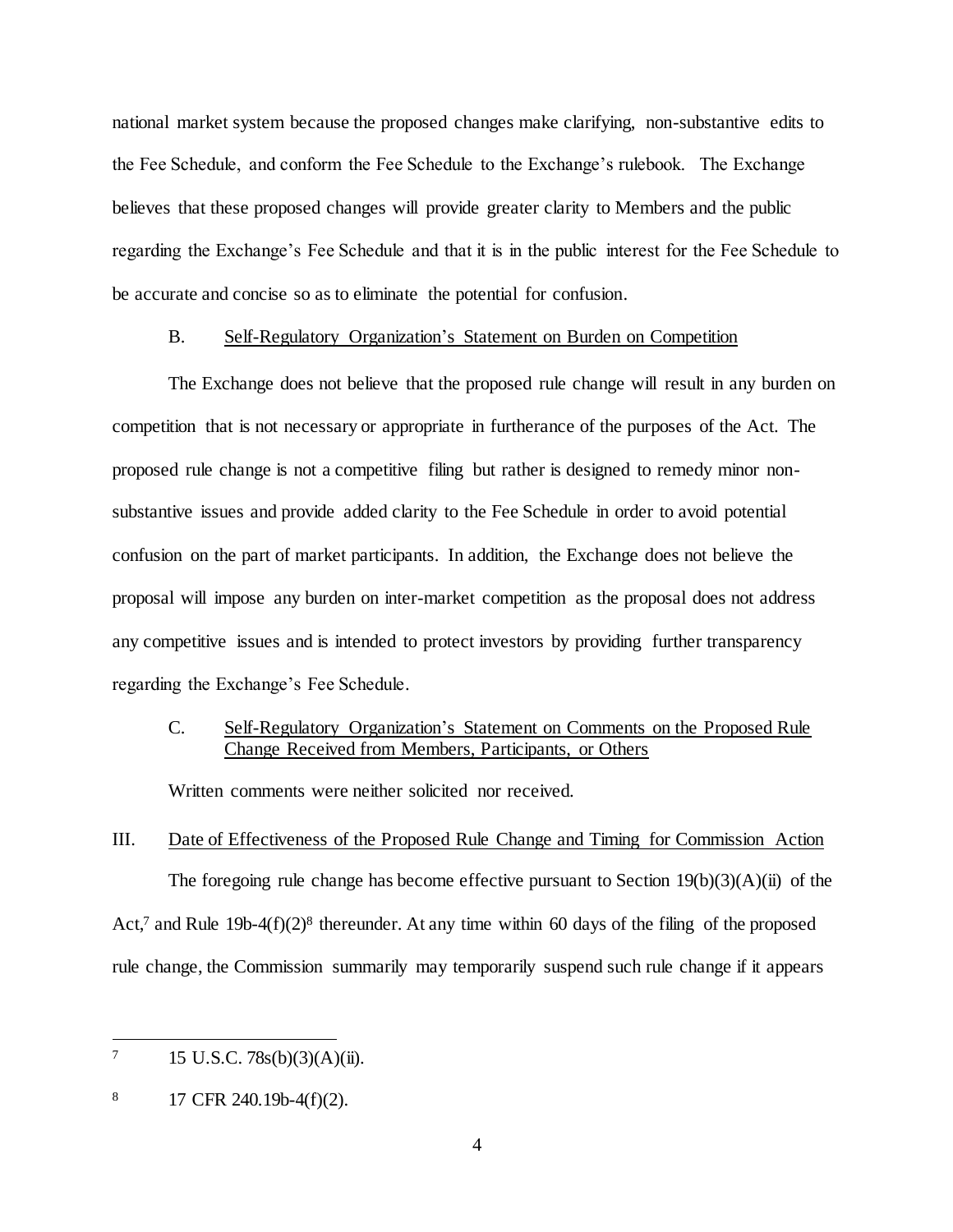to the Commission that such action is necessary or appropriate in the public interest, for the protection of investors, or otherwise in furtherance of the purposes of the Act. If the Commission takes such action, the Commission shall institute proceedings to determine whether the proposed rule should be approved or disapproved.

#### IV. Solicitation of Comments

Interested persons are invited to submit written data, views, and arguments concerning the foregoing, including whether the proposed rule change is consistent with the Act. Comments may be submitted by any of the following methods:

#### Electronic Comments:

- Use the Commission's Internet comment form [\(http://www.sec.gov/rules/sro.shtml\);](http://www.sec.gov/rules/sro.shtml) or
- Send an e-mail to [rule-comments@sec.gov.](mailto:rule-comments@sec.gov) Please include File Number SR-MIAX-2020-21 on the subject line.

#### Paper Comments:

• Send paper comments in triplicate to Secretary, Securities and Exchange Commission, 100 F Street, NE, Washington, DC 20549-1090.

All submissions should refer to File Number SR-MIAX-2020-21. This file number should be included on the subject line if e-mail is used. To help the Commission process and review your comments more efficiently, please use only one method. The Commission will post all comments on the Commission's Internet website [\(http://www.sec.gov/rules/sro.shtml\).](http://www.sec.gov/rules/sro.shtml) Copies of the submission, all subsequent amendments, all written statements with respect to the proposed rule change that are filed with the Commission, and all written communications relating to the proposed rule change between the Commission and any person, other than those that may be with held from the public in accordance with the provisions of 5 U.S.C. 552, will be available for